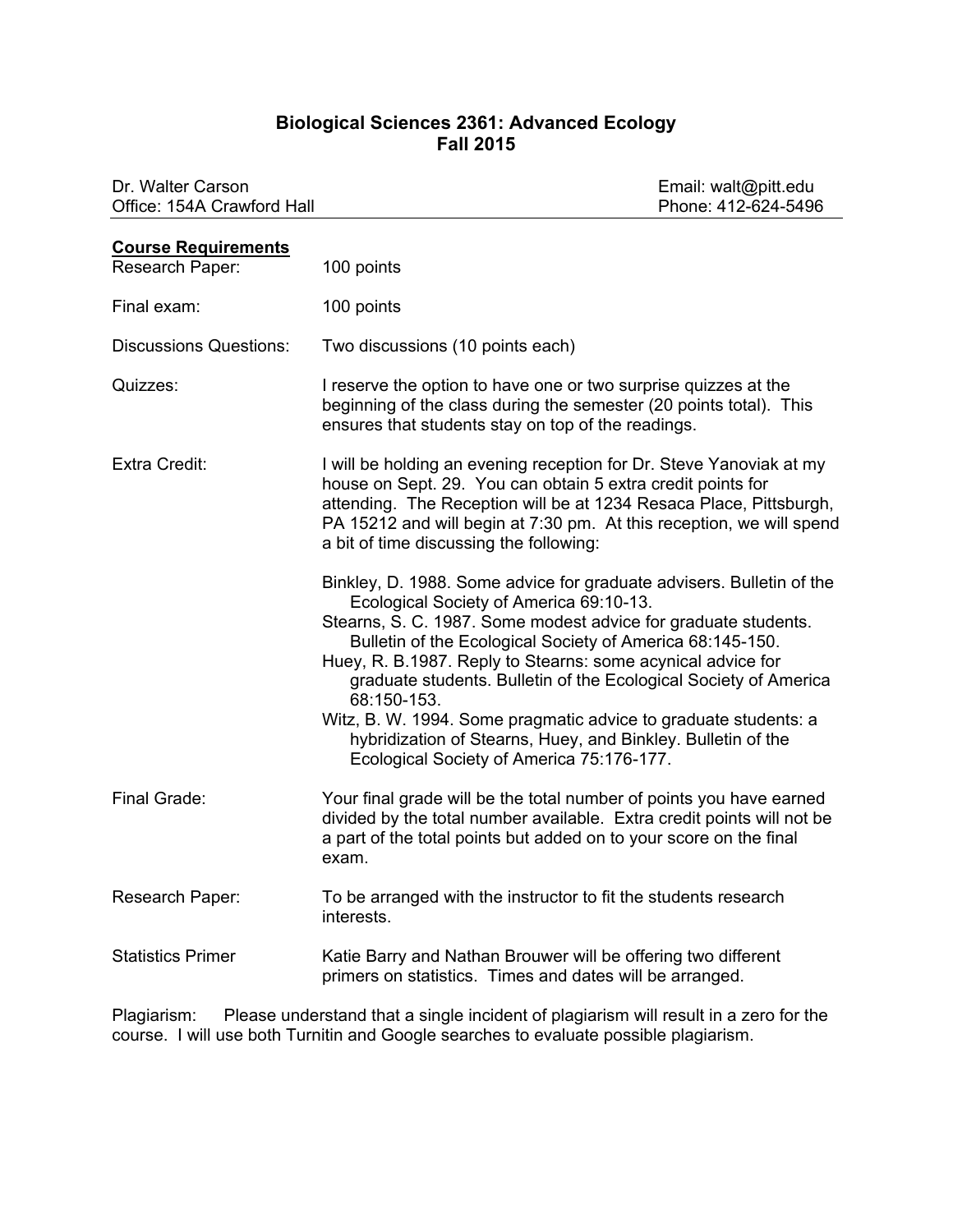| <b>Schedule</b> |                                                                                                               |                                                                                                                                                                                                                                                                                                                                                                                                                                                 |  |  |
|-----------------|---------------------------------------------------------------------------------------------------------------|-------------------------------------------------------------------------------------------------------------------------------------------------------------------------------------------------------------------------------------------------------------------------------------------------------------------------------------------------------------------------------------------------------------------------------------------------|--|--|
| <b>Date</b>     | <b>Topic</b>                                                                                                  | <b>Readings</b>                                                                                                                                                                                                                                                                                                                                                                                                                                 |  |  |
| Sept. 1         | Speaker: Dr. Walter Carson,<br>University of Pittsburgh<br>Title: Forest dynamics                             | Nuttle, T., A.A. Royo, M.B. Adams, and W.P. Carson. 2013.<br>Historic disturbance regimes promote tree diversity only<br>under low browsing regimes in eastern deciduous forest.<br>Ecological Monographs 83:3-17.                                                                                                                                                                                                                              |  |  |
|                 |                                                                                                               | Schumacher, H.B., and W.P. Carson. 2013. Diversity loss<br>and biotic homogenization in 19 late-successional and old-<br>growth forest stands in Pennsylvania. Journal of the Torrey<br>Botanical Society 140:313-328.                                                                                                                                                                                                                          |  |  |
| Sept. 8         | Speaker: Dr. Walter Carson,<br>University of Pittsburgh                                                       | Silvertown, J. 2004. Plant coexistence and the Niche.<br>Trends in Ecology and Evolution 19:605-611.                                                                                                                                                                                                                                                                                                                                            |  |  |
|                 | Title: Dominance and rarity                                                                                   | Pendergast, T.H., A.J. Baumert, and W.P. Carson. A super<br>competitor is a master of all traits: Positive correlations<br>among plant traits predicts dominance.                                                                                                                                                                                                                                                                               |  |  |
| Sept. 15        | Speaker: Dr. Walter Carson,<br>University of Pittsburgh<br>Title: Maintenance of                              | Kurten, E.L., and W.P. Carson. 2015. Do ground dwelling<br>vertebrates promote diversity in a neotropical forest: Results<br>from a long-term experiment. BioScience In press.                                                                                                                                                                                                                                                                  |  |  |
|                 | species diversity                                                                                             | Kurten, E.L., S.J. Wright, and W.P. Carson. 2015. Hunting<br>alters functional seedling trait composition in a neotropical<br>forest. Ecology 96:1923-1932.                                                                                                                                                                                                                                                                                     |  |  |
| Sept. 22        | Speaker: Dr. Walter Carson,<br>University of Pittsburgh<br>Title: Enemies and species<br>coexistence          | Carson, W.P., and R.B. Root. 2000. Herbivory and plant<br>species coexistence: Community regulation by an<br>outbreaking phytophagous insect. Ecological Monographs<br>70:73-99.<br>Carson, W.P., J.P. Cronin, and Z.T. Long. 2004. A general                                                                                                                                                                                                   |  |  |
|                 |                                                                                                               | rule for predicting when insects will have strong top-down<br>effects on plant communities: on the relationship between<br>insect outbreaks and host concentration. Pages 193-211 in<br>W.W. Weisser and E. Siemann, editors. Insects and<br>ecosystem function. Ecological studies 173. Springer-<br>Verlag, Berlin, Germany.                                                                                                                  |  |  |
| Sept. 29        | Speaker: Dr. Steve<br>Yanoviak, University of<br>Louisville                                                   | Yanoviak. S.P., M. Kaspari, and R. Dudley. 2009. Gliding<br>hexapods and the origins of insect aerial behavior. Biology<br>Letters 5:510-512.                                                                                                                                                                                                                                                                                                   |  |  |
|                 | Title: If you can't glide, then<br>swim: Selection pressures of<br>an arboreal lifestyle                      | Yanoviak. S.P., and D. N. Frederick. 2014. Water Surface<br>Locomotion in tropical canopy ants. The Journal of<br>Experimental Biology 217:2163-2170                                                                                                                                                                                                                                                                                            |  |  |
| Oct. 6          | Speaker: Dr. Jonathan<br>Pruitt, University of<br>Pittsburgh<br>Title: The ecology of<br>individual variation | Pruitt JN, Stachowicz JJ, Sih A (2012) Behavioral types of<br>both predator and prey jointly determine prey survival:<br>potential implications for the maintenance of within species<br>behavioral variation. The American Naturalist. 179:217-227<br>Pruitt JN, Modlmeier AP (2015) Succession on a silken reef:<br>behavior of a foundation species drives community<br>divergence, convergence, and collapse. Journal of Animal<br>Ecology. |  |  |